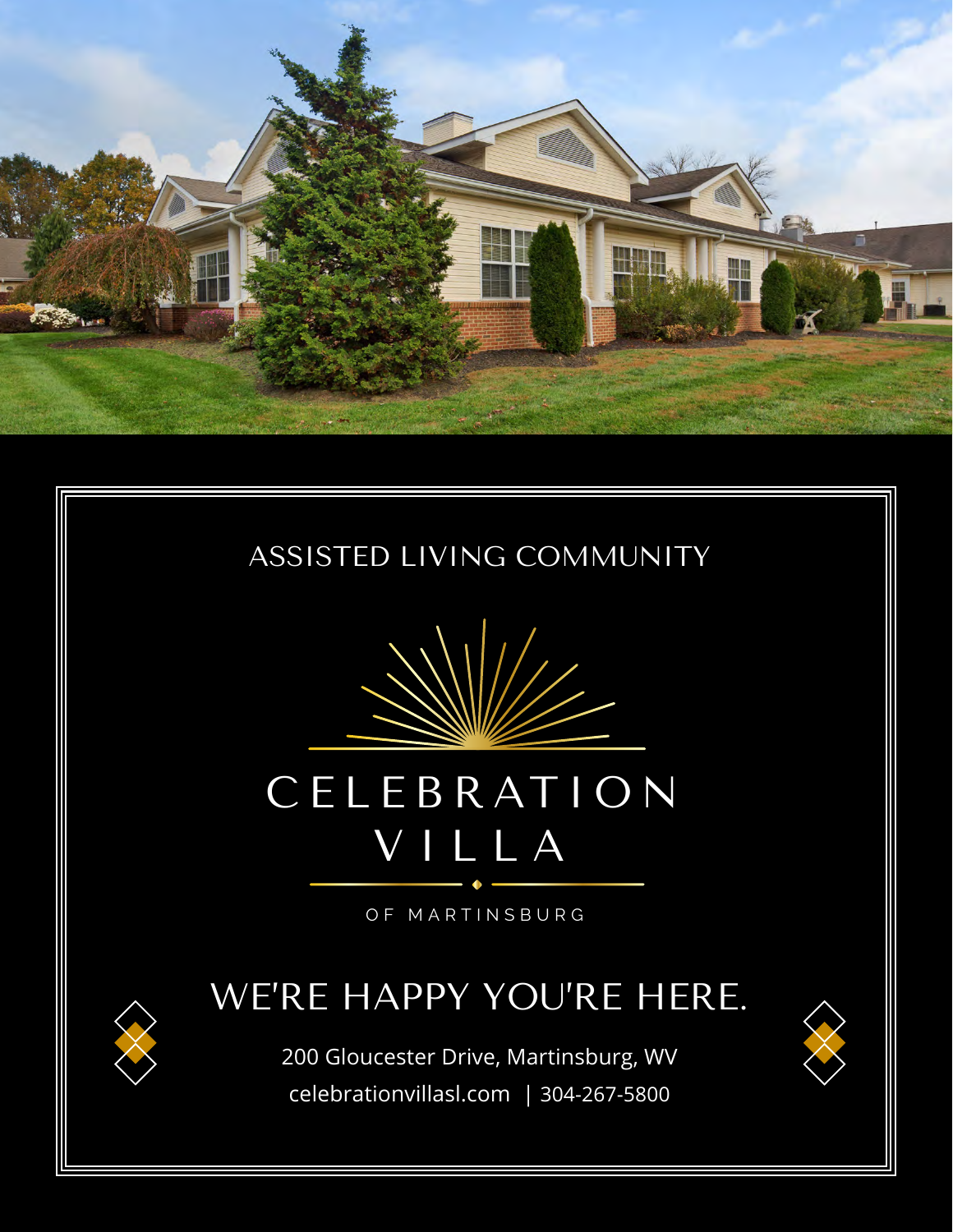# WE'RE HAPPY YOU'RE HERE.



#### WELCOME HOME

Celebration Villa of Martinsburg, West Virginia is a senior living community offering the care services and amenities of Assisted Living in a comfortable and convenient lifestyle. Our focus is to support our residents' independence and overall wellness. You will have a peace of mind knowing that our dedicated staff listens to understand residents' needs.

At Celebration Villa, we treat all residents as respected members of our family. We understand the importance of our residents having a feeling of connection, community, comfort, and caring.

Our assisted living amenities are inclusive; you will find you have everything you need under one roof. You can enjoy the comfort of the community attending one of our life enrichment classes, or visit with friends outdoors rocking on our porch. In addition, maintenance and housekeeping is included so you can enjoy your retirement years without worry.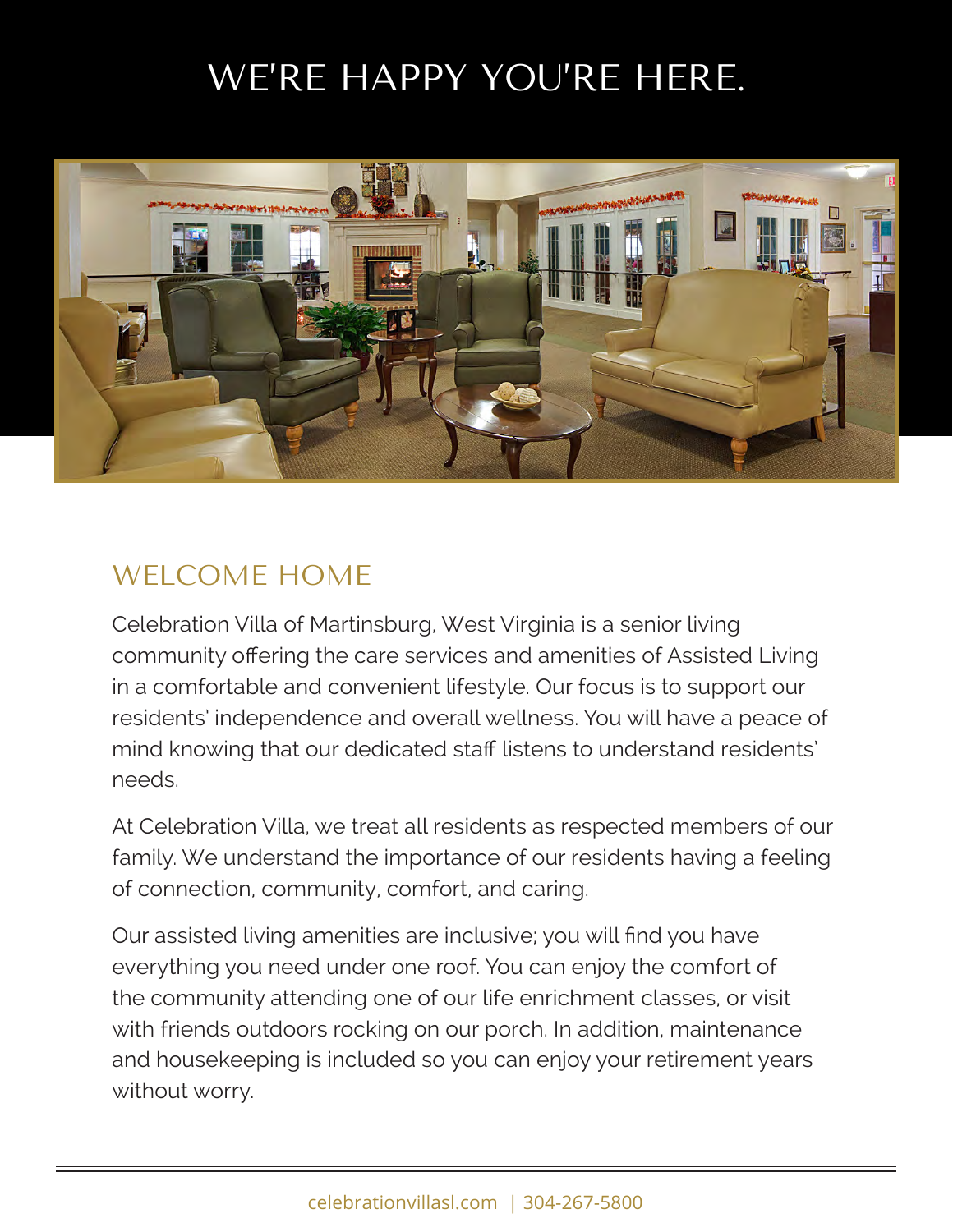# CARE WITH COMPASSION.

## SERVICES OFFERED

Residents at Celebration Villa receive the right care services that will serve their overall wellness. Together, we develop a care plan that is customized and will best serve their unique needs.

Care-related services include, but are not limited to:

- Care staff onsite 24/7
- Personal care assistance with activities of daily living that may include help with bathing, dressing, and/or grooming
- Medication assistance and administration
- Mobility assistance
- Continence maintenance

At Celebration Villa, you may choose to remain with your current doctor or see any of our physicians that include:

- On-site or telehealth doctors
- Onsite rehabilitation therapy including physical, speech and occupational therapies
- Visiting podiatrist, dentist, home health, hospice, and more

#### SHORT-TERM RESPITE CARE

Residents in short-term respite care receive all of the amenities and care for assisted living, but for a shorter, predetermined length of stay. Respite care is for loved ones who may need a little help after a hospital or rehab stay, or when caregivers plan a family vacation or just need some time to relax and recharge.

To learn more about our community and understand if it is right for you or your loved one, call us at 304-267-5800.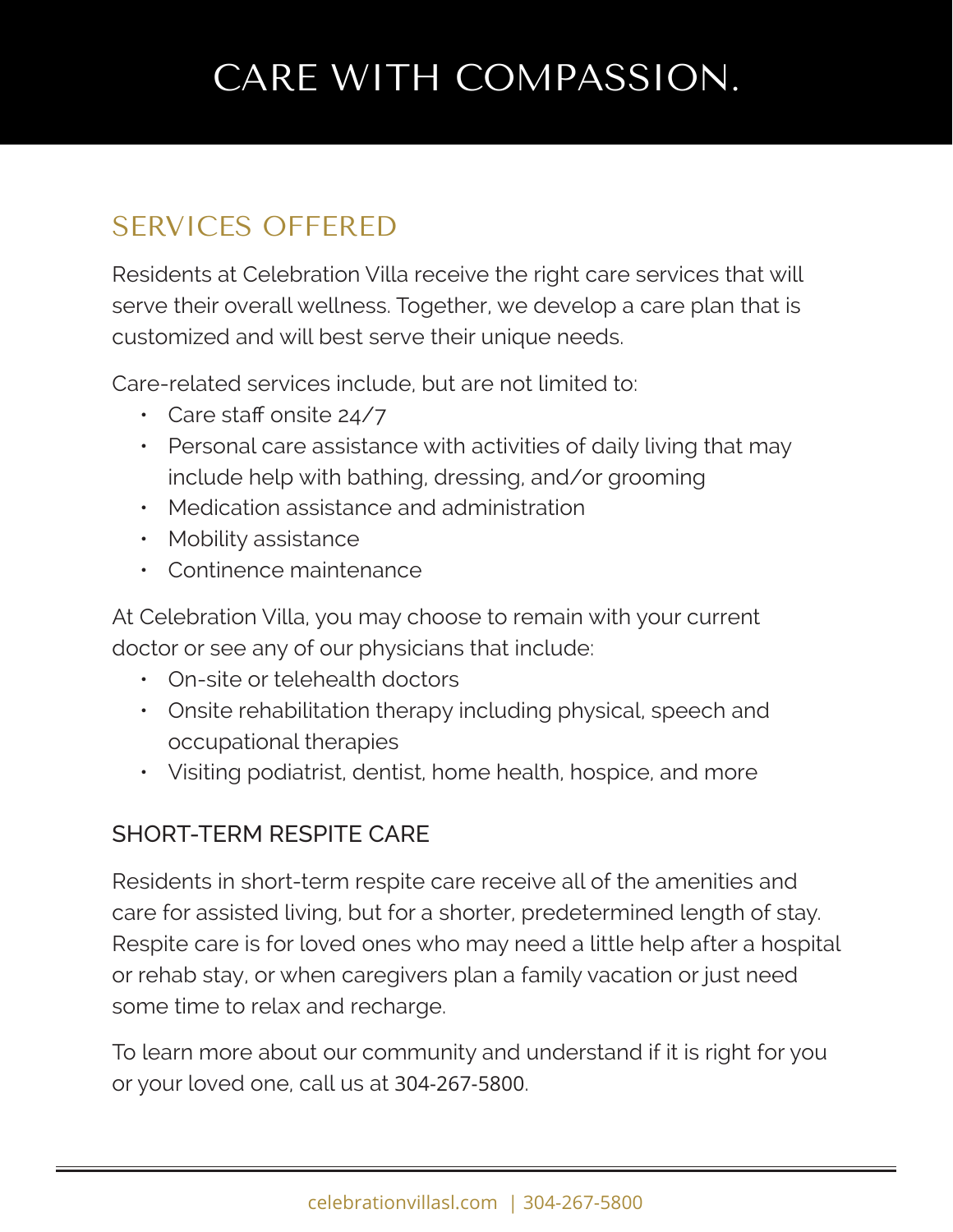## DINNER IS BETTER WHEN WE EAT TOGETHER.

## HOME-STYLE MEALS SERVED DAILY

Serving fresh, nutritious, and delicious food is what we do. When possible, we strive to get our hands on seasonal produce from local producers. Here's an example of a day's meals served to our residents:



- Seasoned Potato Wedges, Broccoli Florets, Baby Carrots & Garlic Bread
- Homemade Fruit Crisp · Ice Cream Sundae



• Garden Blend Rice, Asparagus, Glazed Carrots & Dinner Roll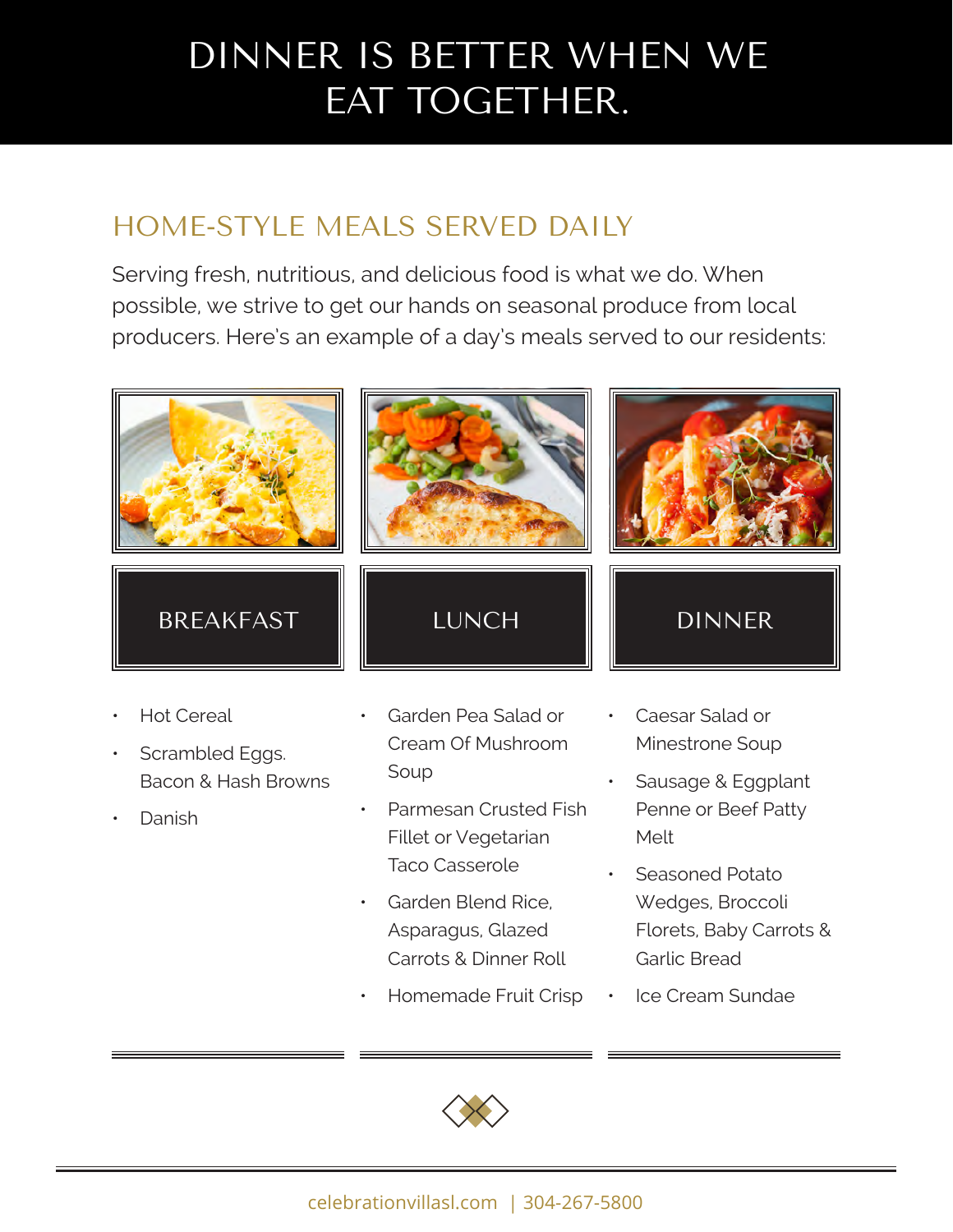# INCLUSIVE CULTURE THROUGH RESIDENT DRIVEN PHILOSOPHY.

## LIFE AT CELEBRATION VILLA

At Celebration Villa, we believe life should be celebrated at every stage. Residents can choose to fill their social cards with events and group activities, or further their personal growth through creative, spiritual and educational opportunities. We prioritize a mix of offerings that nurture our residents' mind, body, & soul. Every opportunity is intentionally offered to our seniors to encourage and prioritize long-term health.

#### **MIND**

Intellectual exercise is the first of this trio and helps our seniors to improve attention, enhance memory, and increase independence. We do this through activities such as:

- Book clubs
- Trivia night
- Visiting local museum

#### **BODY**

Physical activity is crucial to maintaining seniors' balance and mobility. A few examples of these activities include:

- Chair yoga
- Walking clubs
- Chair or standing aerobics

#### **SOUL**

Enriching the soul can be done in a wide variety of ways, and are based on how residents would like to see their personal growth or give back to the local community. Some ways we love to incorporate self care are:

- Spiritual or religious services
- Pet therapy
- Volunteering at a local soup kitchen